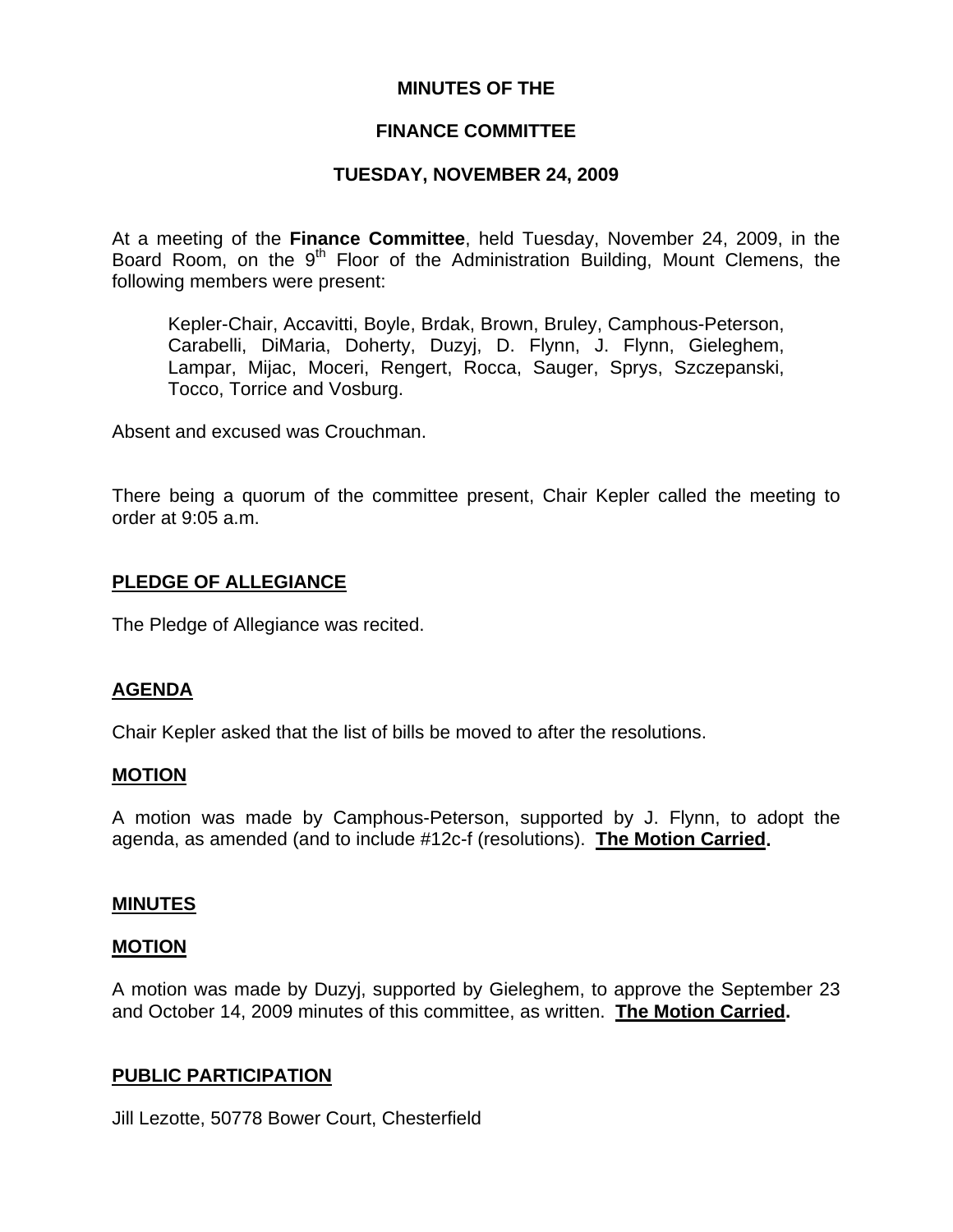# **PRESENTATION BY MERCER, EMPLOYEE BENEFITS CONSULTANT, ON DENTAL HMO AND FULLY-INSURED VISION RFP RESULTS**

Alette Drew provided an overview.

The following commissioners spoke: Carabelli, Brown, Sprys, DiMaria, Duzyj, Doherty and J. Flynn.

### **MOTION**

A motion was made by Camphous-Peterson, supported by Gieleghem, to receive and file the presentation by Ms. Drew. **The Motion Carried.** 

# **RECOMMENDATIONS FROM TASK FORCE TO REVIEW HEALTH CARE RFP RESPONSES**

### **COMMITTEE RECOMMENDATION – MOTION**

A MOTION WAS MADE BY DOHERTY, SUPPORTED BY SPRYS, TO RECOMMEND THAT THE BOARD OF COMMISSIONERS APPROVE THE FOLLOWING:

DELTA DENTAL AS THE DENTAL PPO PROVIDER;

ACCEPT THE GOLDEN DENTAL HMO'S BEST AND FINAL OFFER THAT REQUIRES NO UNION NEGOTIATIONS AS THE 2010 RENEWAL, UNTIL SUCH TIME THE HEALTH CARE RFP TASK FORCE'S RECOMMENDATION TO CHANGE PROVIDERS TO THE MOST COST-EFFECTIVE DENTAL HMO PLAN CAN BE IMPLEMENTED PURSUANT TO UNION NEGOTIATIONS;

ACCEPT THE BLUE CROSS BLUE SHIELD SELF-INSURED VISION PLAN FOR THE 2010 RENEWAL, UNTIL SUCH TIME THE HEALTH CARE RFP TASK FORCE'S RECOMMENDATION TO CHANGE PROVIDERS TO SVS FULLY-INSURED VISION CAN BE IMPLEMENTED PURSUANT TO UNION NEGOTIATIONS;

BLUE CROSS BLUE SHIELD AS THE MEDICAL PPO AND STOP/LOSS PROVIDER;

HEALTH ALLIANCE PLAN (HAP) AND BLUE CARE NETWORK (BCN) AS THE MEDICAL HMOS AND

ACCEPT THE BLUE CROSS BLUE SHIELD MEDCO PROPOSAL AS THE PHARMACY BENEFIT MANAGER EFFECTIVE JANUARY 2, 2010; THIS PROPOSAL WAS THE MOST COST-EFFECTIVE PLAN RECEIVED DURING THE RFP BID PROCESS.

# **THE MOTION CARRIED.**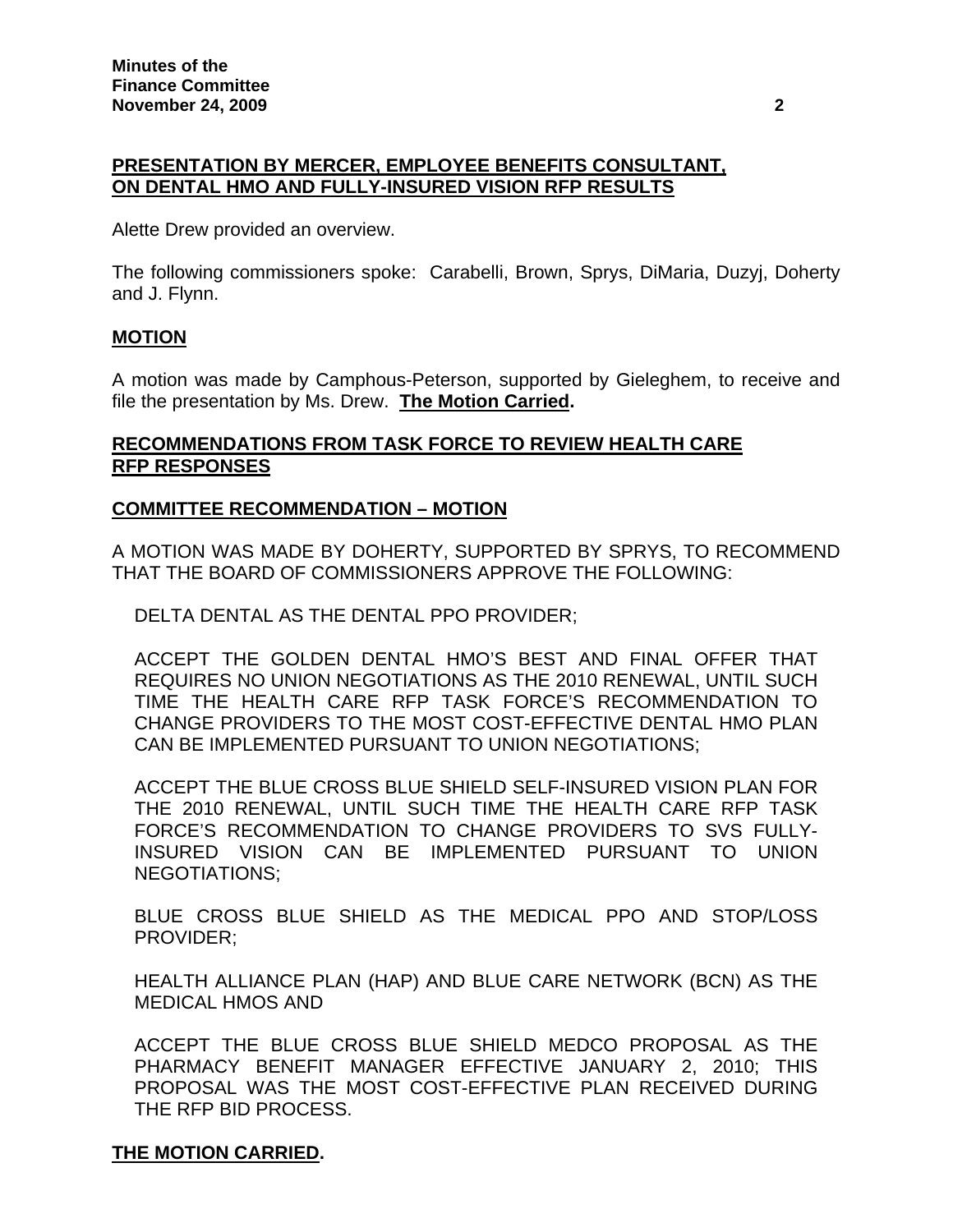# **PUBLICATION OF MACOMB COUNTY SERVICES AND PHONE NUMBERS, COUNTY LOGO AND ARTWORK IN 2010 AT&T YELLOW PAGES, GRANT PERMISSION TO AT&T YELLOW PAGES TO USE DESIGNATION "OFFICIAL YELLOW PAGES OF MACOMB COUNTY" AND APPROVE CONTINUATION OF ADVERTISING CONTRACT (WAIVED BY ADMINISTRATIVE SERVICES COMMITTEE CHAIR)**

# **COMMITTEE RECOMMENDATION – MOTION**

A MOTION WAS MADE BY SZCZEPANSKI, SUPPORTED BY J. FLYNN, TO RECOMMEND THAT THE BOARD OF COMMISSIONERS APPROVE THE PUBLICATION OF MACOMB COUNTY SERVICES AND PHONE NUMBERS, COUNTY LOGO AND ARTWORK IN THE 2010 AT&T YELLOW PAGES AT NO COST TO MACOMB COUNTY; THE BOARD OF COMMISSIONERS GRANTS PERMISSION TO THE AT&T YELLOW PAGES TO USE THE DESIGNATION "OFFICIAL YELLOW PAGES OF MACOMB COUNTY"; FURTHER, TO APPROVE THE CONTINUATION OF THE ADVERTISING CONTRACT AT \$255.50 PER YEAR.

The following commissioner spoke: Sprys.

Chair Vosburg confirmed that the cost of the advertising contract should be \$255.50 per month instead of year. That change was accepted by the maker and supporter.

Chair Kepler called for a vote on the motion and **THE MOTION CARRIED.** 

# **APPOINTMENT OF LAW FIRM**

### **MOTION**

A motion was made by Szczepanski, supported by J. Flynn, to concur in the appointment of the law firm of Cummings, McClorey, Davis & Acho, P.C. to represent the defendant county employees in the litigation entitled Ronnie Johnson vs. Macomb County deputies, et al. **The Motion Carried.** 

### **TRAVEL REQUESTS**

### **MOTION**

A motion was made by Vosburg, supported by Szczepanski, to approve the travel requests, as submitted. **The Motion Carried.** 

### **ADOPTION OF RESOLUTIONS**

### **COMMITTEE RECOMMENDATION – MOTION**

A MOTION WAS MADE BY SPRYS, SUPPORTED BY CARABELLI, TO RECOMMEND THAT THE BOARD OF COMMISSIONERS ADOPT THE FOLLOWING RESOLUTIONS: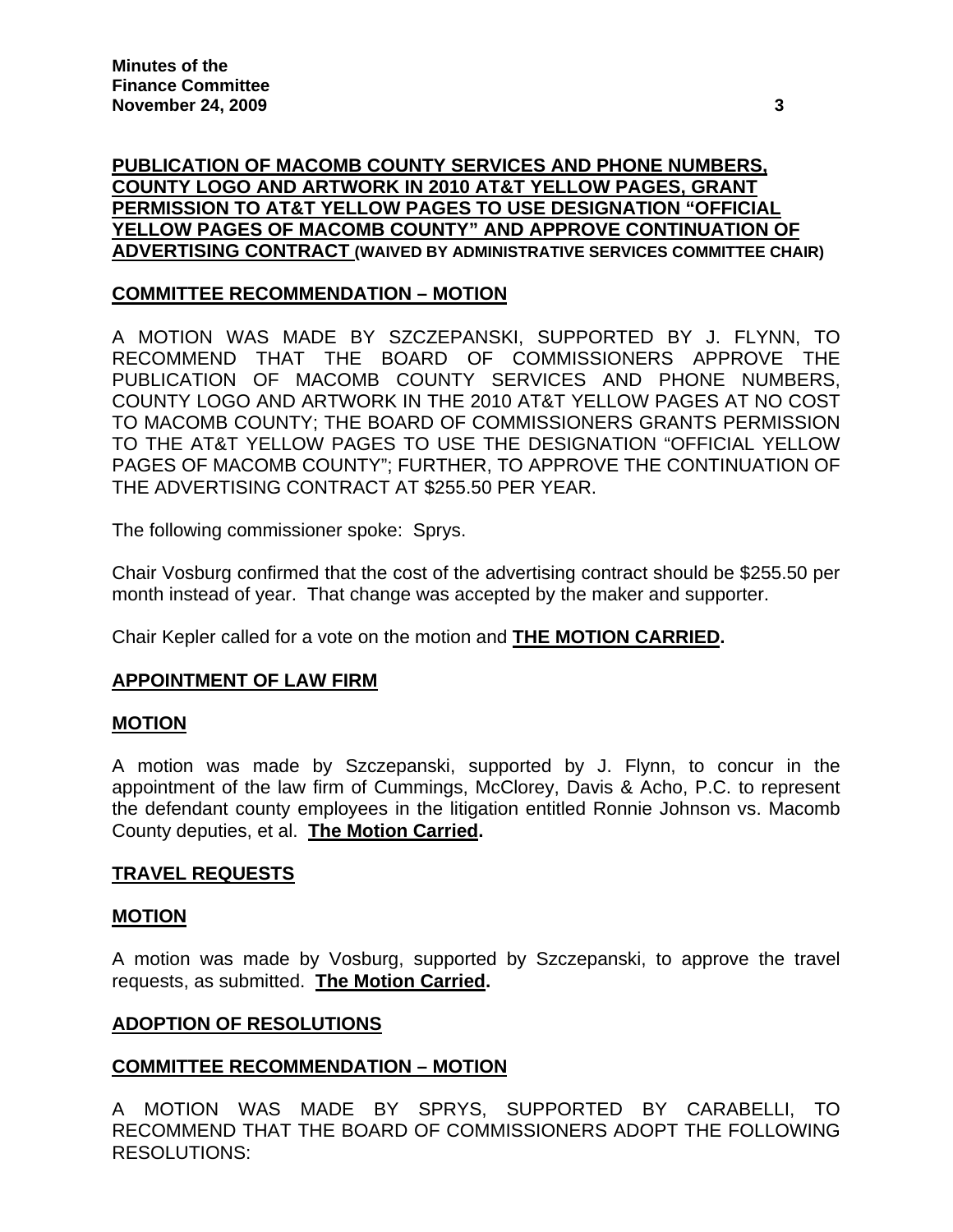COMMENDING GRACE SHORE ON BEING NAMED "MICHIGAN CHAMBER PROFESSIONAL OF THE YEAR **(OFFERED BY D. FLYNN);** 

COMMENDING JAN WILSON – RETIREMENT FROM CITY OF FRASER **(OFFERED BY TOCCO);** 

COMMENDING AND THANKING QIDONG FOR HOSTING THE MACOMB COUNTY DELEGATION **(OFFERED BY BOARD CHAIR);** 

COMMENDING AND THANKING NANTONG FOR HOSTING THE MACOMB COUNTY DELEGATION **(OFFERED BY BOARD CHAIR);** 

COMMENDING AND THANKING SHANGHAI FOR HOSTING THE MACOMB COUNTY DELEGATION **(OFFERED BY BOARD CHAIR)** AND

COMMENDING AND THANKING ZHABEI FOR HOSTING THE MACOMB COUNTY DELEGATION **(OFFERED BY BOARD CHAIR)**.

# **THE MOTION CARRIED.**

# **LIST OF BILLS AS PREPARED BY THE FINANCE DEPARTMENT**

# **COMMITTEE RECOMMENDATION – MOTION**

A MOTION WAS MADE BY CAMPHOUS-PETERSON, SUPPORTED BY J. FLYNN, TO RECOMMEND THAT THE BOARD OF COMMISSIONERS APPROVE THE MONTHLY BILLS AND AUTHORIZE PAYMENT; FURTHER, TO APPROVE THE PAYROLL IN THE AMOUNT OF \$15,127,803.88, WITH NECESSARY MODIFICATIONS TO THE APPROPRIATIONS.

The following commissioners spoke: Tocco and Bruley.

Chair Kepler called for a vote on the motion and **THE MOTION CARRIED WITH SPRYS ABSTAINING FROM BILLS FOR SPRYS (FEES-DEFENSE ATTORNEYS).** 

# **EXECUTIVE SESSION TO DISCUSS PENDING LITIGATION**

### **MOTION**

A motion was made by Sprys, supported by Lampar, to enter into Executive Session for the purpose of discussing labor negotiations.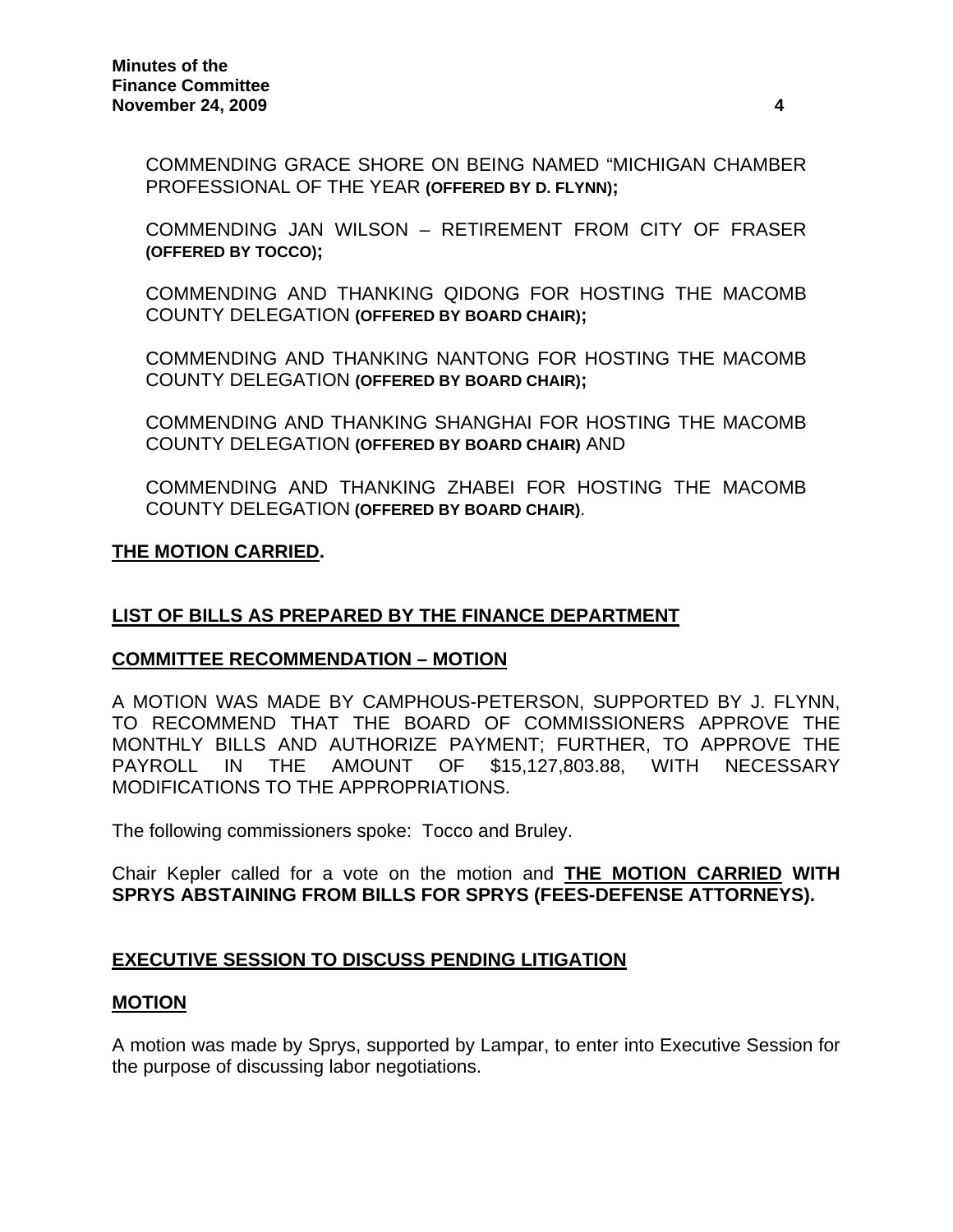A roll call vote was taken as follows:

Voting Yes were Boyle, Brdak, Brown, Camphous-Peterson, Carabelli, DiMaria, Doherty, Duzyj, D. Flynn, J. Flynn, Gieleghem, Lampar, Moceri, Rengert, Rocca, Sauger, Sprys, Szczepanski, Tocco, Vosburg, Bruley and Kepler. There were 22 "Yes" votes.

### **The Motion Carried.**

In accordance with the motion, committee entered Executive Session at 9:44 a.m., with it concluding at 10:16 a.m.

### **RECOMMENDATIONS FROM CORPORATION COUNSEL**

### **COMMITTEE RECOMMENDATION – MOTION**

A MOTION WAS MADE BY DOHERTY, SUPPORTED BY LAMPAR, TO RECOMMEND THAT THE BOARD OF COMMISSIONERS CONCUR IN THE FOLLOWING RECOMMENDATIONS OF CORPORATION COUNSEL: CONCERNING THE CASE OF SANDRA AND EMMETT BARNES VS. MACOMB COUNTY AND THE CASE OF MACOMB COUNTY VS. BENEFIT CONTROL METHOD. **THE MOTION CARRIED.** 

# **ADOPT PROPOSED RETIREE HEALTH CARE SAVINGS AND AUTHORIZE CREDITING OF ANTICIPATED 2010 BUDGET SURPLUS BACK TO ALL OPERATING DEPARTMENTS**

### **COMMITTEE RECOMMENDATION – MOTION**

A MOTION WAS MADE BY MOCERI, SUPPORTED BY MIJAC, TO RECOMMEND THAT THE BOARD OF COMMISSIONERS APPROVE IMPLEMENTATION OF THE AMWINS/UNITED AMERICAN PLAN (A FULLY-INSURED RETIREE HEALTH PLAN) FOR ALL MEDICARE-ELIGIBLE RETIRES EFFECTIVE JANUARY 1, 2010; IT IS FURTHER RECOMMENDED THAT ALL NON-MEDICARE ELIGIBLE RETIREES MOVE TO THE BLUE CROSS BLUE SHIELD PPO PLAN #6 (THE RECENT UNION NEGOTIATED PPO FOR ACTIVE EMPLOYEES) EFFECTIVE JANUARY 1, 2010; THE ESTIMATED SAVINGS FOR BOTH ACTIONS IS APPROXIMATELY \$3.5 MILLION FOR 2010, WHICH TOGETHER WITH ANTICIPATED BUDGET COMMITTEE ACTION ON NOVEMBER 23, 2009 AND NOVEMBER 24, 2009, WILL RESULT IN A PROJECTED 2010 SURPLUS OF \$2,467,687; IT IS FURTHER RECOMMENDED THAT THE ANTICIPATED SURPLUS OF \$2,467,687 BE CREDITED BACK TO ALL OPERATING DEPARTMENTS FOR THE 2010 BUDGET YEAR IN THE SAME RATIO USED TO ALLOCATE THE COST OF THE INITIAL PROJECTED DEFICIT OF \$15,711,382; FURTHER, THAT THE CREDIT FIRST BE USED TO OFFSET ANY REDUCTION TARGET NOT MET BY AN INDIVIDUAL DEPARTMENT; ANY REMAINDER MAY BE USED AS CREDIT TOWARD FURTHER BUDGET REDUCTION REQUIREMENTS ANTICIPATED FOR THE 2011 BUDGET YEAR OR TO REDUCE THE LEVEL OF 2010 BUDGET CUTS PREVIOUSLY APPROVED BY THE BUDGET COMMITTEE.